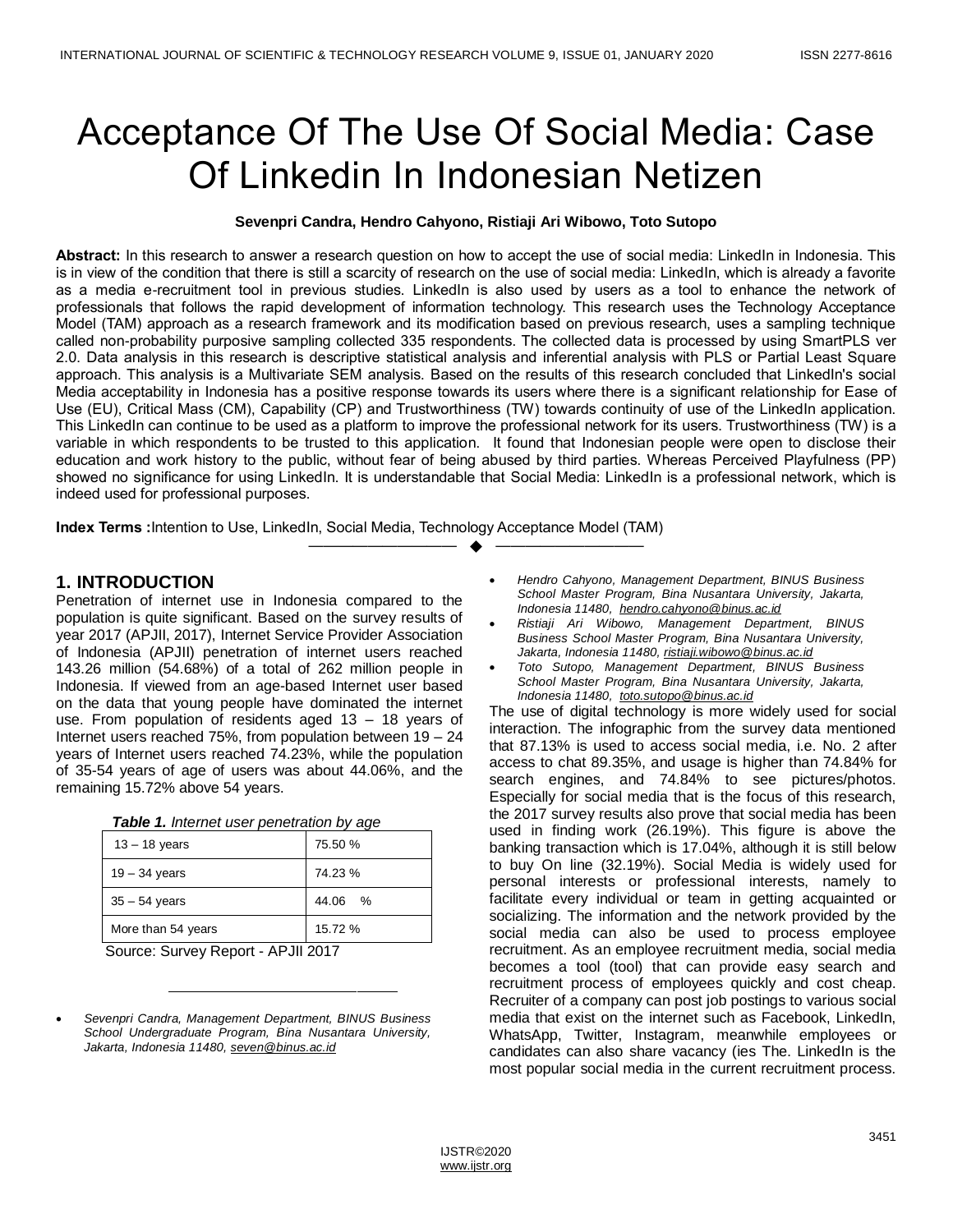The features available in LinkedIn are highly supportive for the user posting for professional purposes in its field of work. The number of LinkedIn users in the United Kingdom, there is no definite amount of exact release by LinkedIn. Nevertheless, from an interview with one of the media of Olivier Legrand, Managing Director of LinkedIn Asia Pacific mentioned that LinkedIn gained 500 million users worldwide and revealed their number of users in Indonesia claimed to achieve more From 8 million users or members as of 25 April 2017. But the company does not explain the number including active users or registered users. While Jakarta and its surroundings, LinkedIn was claimed to be ranked 4th in the world as the most connected region on the platform, after London, Amsterdam, and San Francisco (Kumparan, 2017). LinkedIn's usability is a widely used platform or application in the professional world to build networking, share ideas, and connect with other professionals. It is in turn by Linda in her report on LinkedIn's application that: Thanks to the Internet and technology, we now have wider access to learning opportunities. Young professionals and students alike can get ahead, own our learning and eventually, career paths by being both courageous and creative in leveraging these opportunities and their network. In fact, Jakarta is the fourth most connected city globally on LinkedIn. The changing dream jobs also signal changing preference and desire to acquire new skill sets – such as IT and finance skills for current students (Lee, 2017). Previous research mentions that LinkedIn is one form of professional network that is widely

### **1 LITERATURE REVIEW**

The research on the use of Internet technologies began to be expected to be carried out in connection with the start of the favorites used in the recruitment process. The research in South Africa, (Koch, Gerber, & De Klerk, 2018) is an explorative research to get an overview of the use of social media in the country. Support information about the development of candidate information, expanding the reach of candidates from active to semi-active and passive candidates. A very slight (qualitative) Sample with a deep structure interview question with the intention of digging in depth information. In this research social media is a favorite tool to use and LinkedIn is the most commonly seen media by its recruiters. Another study conducted by Romania (SAROS ROGOBETE & SAV, 2016), is a quantitative descriptive study also supports the same, namely measuring recruiter's satisfaction in the use of social media and finding LinkedIn as the type of media Favorite in the recruitment process. Another quantitative study conducted in Egypt (EGYP) found social media uses such as LinkedIn and Facebook in the process of recruitment with the percentage of LinkedIn ranked first (63%) and followed by Facebook (37%) (Wahba & Elmanadily, 2018). Meanwhile research conducted on the job seeker was conducted in Pakistan (Khan, Naveed R., Awang, Marinah., Ghouri, 2013), also found that e-recruitment can bridge the gap between Labor needs with the necessary capability such as knowledge and skills to fulfill the work. This research proves the effectiveness of internet use as a means of used and will continue to grow as a selection tool in the workforce (Zide, Elman, & Shahani-Denning, 2014). As a note in this study, stressing that using LinkedIn as a selection tool is a rapidly growing practice, although it is very poorly researched. Our exploration studies will lay the groundwork for future experimental research in this domain. Therefore, this research is done to give an overview of the acceptance or reception continuity of social media use: LinkedIn in Indonesia as a professional network. Given the scathing of research done on LinkedIn applications, but in fact has a positive use to develop networks in the professional world. With this professional network, users can be optimized so that they connect with the world of professionalism that is sought or requested. For example, recruiter or job seekers can obtain candidates or jobs in accordance with their educational background, knowledge, skills, and the field or type of work. In addition, LinkedIn provides the latest information relating to the user's profession. By using LinkedIn, users can get the latest news delivered directly to the user's Inbox and/or at the top of the screen at any time log in, which is especially useful for enhancing their professional network. The current world trend is the process of recruitment through the internet that is done by most of recruiter and job seekers. Jobseekers can efficiently search for job information without hindered distance, time, and cost. Thus, LinkedIn application should play an important role as a means of networking professionalism.

recruitment and validate the assumption that people in Pakistan are starting to use Internet technology as a search tool for work. Research from the job Seeker's point of view as Khan did not have done much, especially in Indonesia, that enough information will help job seekers to apply for the job. The quality of information is crucial for jobseekers, so recruiter should provide the information they need to be captured by job seekers on LinkedIn's social media. On the other, the social media recruiter can find the information needed about the candidates tailored to the vacancy. From the candidate's side can also provide or post crucial or important information that may increase the chances of being chosen by the recruiter. The quality of this information can be developed on social media by its recruiter representing companies and individuals job seekers. The clarity and accuracy of information will help the challenges found that organizations that recruit through social networking sites have a potential risk of receiving high amounts of applicants because they require minimum efforts to apply work on this site (Lewis, Thomas, & James, 2015). Other studies have said that the use of SNS (Social Media Networks) in recruitment in Egypt is considered only for job titles, applications and only stages of the interview, while examining references and job offer stages are still not available (Wahba & Elmanadily, 2018). In the various research above one of the interesting is the use of social media: LinkedIn is a favorite for use as a means of recruitment or it can be regarded as e-recruitment. One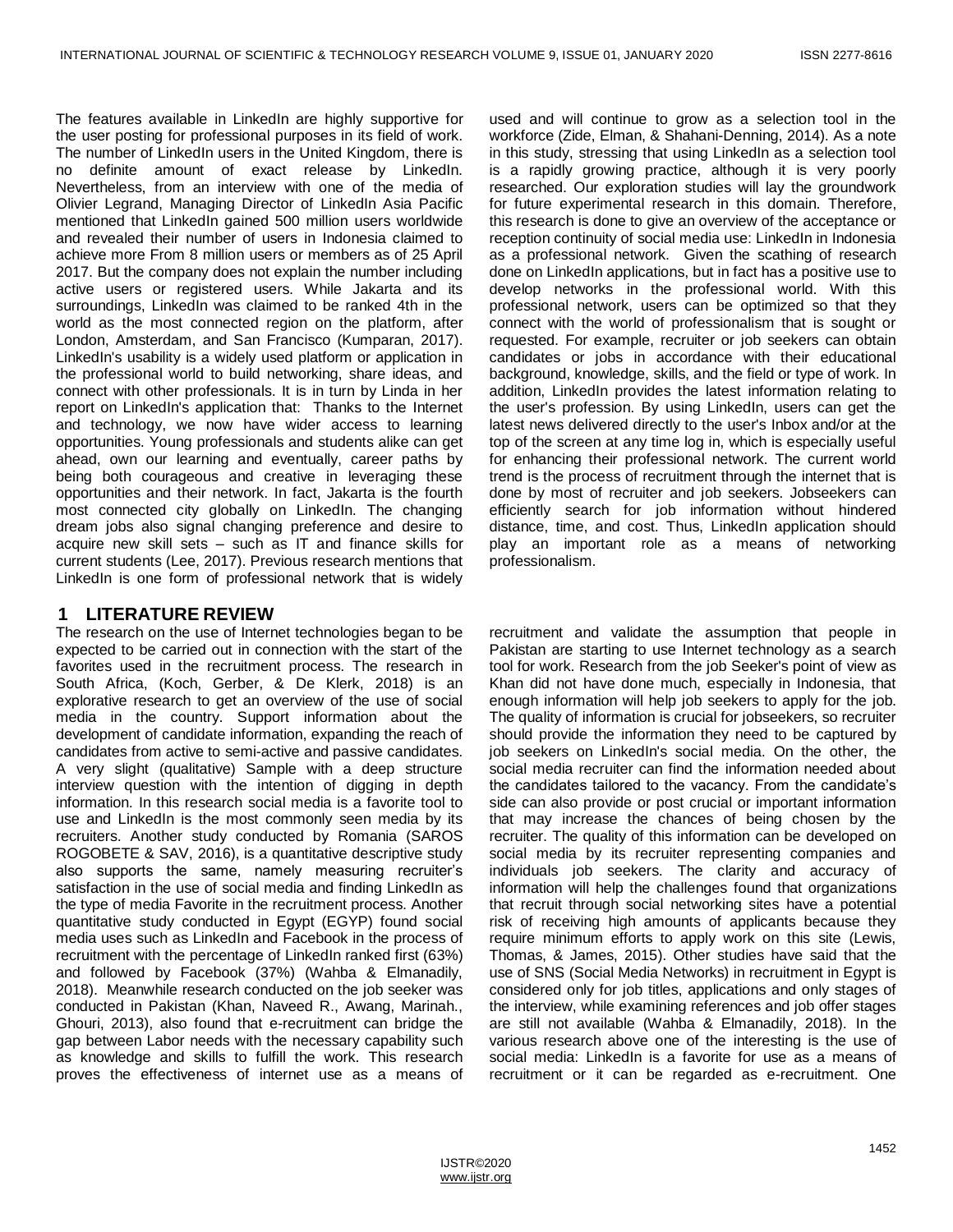approach to the use of social media is the Technology Acceptance Model (TAM) approach that was denoted by Davis (1986) cited in research conducted by (Rauniar, Rawski, Yang, & Johnson, 2014). For types of information systems and information technology, TAM forecasts adoption of individuals in the use of technology. This research will use TAM as a research framework. Technology Acceptance Model (TAM) is an acceptance model of information technology system that can be used to measure human attitudes as users to the new information technology system, TAM has a simple characteristic, but can predict the acceptance or of information technology systems. The reaction and user perception of the information technology system will affect its attitude in the acceptance of information technology systems. TAM has two main things that affect the use of information technology system, namely perceived usefulness and perceived ease of use. Ease of use (perceived ease of use) is where one feels that looking for work information and can socialize using a Web-based site will make it easier to obtain information and can receive information We need. The perceived benefit (perceived usefulness) in this study is the benefits gained by a person when searching for information related to the work search and others. That will facilitate and save time in finding information. Perceived ease of use is that one feels that shopping on the tokopedia information with Web-based sites will facilitate the information you want a can. In this study perceived ease of use interpreted as a person's ease of searching for work and communicating with friends. This is an effect with perceived usefulness because this assessment is a benefit of information needed and felt on using a LinkedIn application on a web-based site. In this study perceived usefulness interpreted as someone feel easy to interact with friends and new people and make it easier to get information about job openings. External variable (LinkedIn) is assessed to affect the construction of perceived ease of use and perceived construction usefulness. Perceived ease of use and perceived usefulness have a central relevancy to predict the attitude of user acceptance information to the ease of LinkedIn technology. When a user is offered to use a new system, a number of factors influence their decision on how and when to use the system, especially in terms of usefulness (users are confident that by using the system, this will improve its performance), ease of use (where users are convinced that using this system) will release it from difficulty, in the sense that the system is easy to use. Perceived usefulness is defined as the extent to which one believes that the use of certain information systems will improve its performance. From that definition it is known that the use of perception is a belief in the decision-making process. If someone feels confident that the system is useful then he will use it. Conversely if someone feels confident that the information system is less useful then he will not use it. This concept also illustrates the benefits of the system for the wearer relating to productivity, job performance or effectiveness (performance of tasks or effectiveness), importance to job (the importance of the task), and overall usefulness (overall usefulness).

Usefulness is a person's level of trust that using a specific system will improve its work performance. Perceived usefulness defined as the power of a technology so that if the power of a technology is doubtful, there will be no intention of someone to use it. While the ease of use of perceived ease of use to see the extent to which one believes that using a technology will be free from effort. The perception of ease-ofuse is based on the extent to which prospective users expect new systems to be used free of difficulty. The relationship of Perceived Usefulness and Perceived Ease of Use states that Perceived ease of use affects directly and indirectly (via variable Perceived usefulness), and Perceived usefulness directly affect the use of services Internet. In line with the research supporting factors in the consumer's intention to use a mobile service, are perceived usefulness and perceived ease of use both factors are extrinsic driving factors that refer to rewards or the achievement of a target. Perceived Ease of Use (EU) is defined as the extent to which social media sites are free of effort or effort. The EU concept is tied to the principle of effort at least stating that each individual will perform an action using minimal effort, which is interpreted as equal to the average of the person's efforts. This minimum principle of effort can be expanded to estimate that social media users will appreciate the minimum effort required to study features, utilize applications, and engage in social media related activities, such as uploading and share videos or contacts with its professional network. The perceived importance of the EU signifies the extent to which innovation is not difficult to understand, learn, or operate. In the context of social media, users can assess sites based on how easy it is to use and how effective it is to help them meet social media-related needs: LinkedIn. Perceived usefulness (PU) is defined as the extent to which one believes that using a particular system will improve its job performance. In the context of the Organization, its usefulness can improve the performance of individuals who directly or indirectly will lead to financial (e.g. sales) and non-financial benefits (e.g. customer loyalty). The EU perception has been defined that has been defined above and the EU is considered to affect individual attitudes towards the use of technology (intention). According to TAM, the intention to use technology will determine whether or not someone will use the technology (behavior). Thus it will be used the first hypothesis that: H1. Perceived ease of use (EU) LinkedIn site relate positively to Perceived usefulness (PU). Critical Mass (CM) can be interpreted with a user Group or defined as how the membership level of a user is like "friend", "Contact", "fan", and other as the most important person in social media network users LinkedIn. CM theory states that once a certain number of users (CM) have been attracted (or achieved), use and use should spread rapidly throughout the community. This group of users or CM is responsible for collectively generating and exchanging information. Facebook users are involved in the "search" for people with whom they have offline connections more than they "browse " to meet with foreigners to show support for the manufacture of CM (Rauniar et al., 2014). Enhancing indicators in Perceived of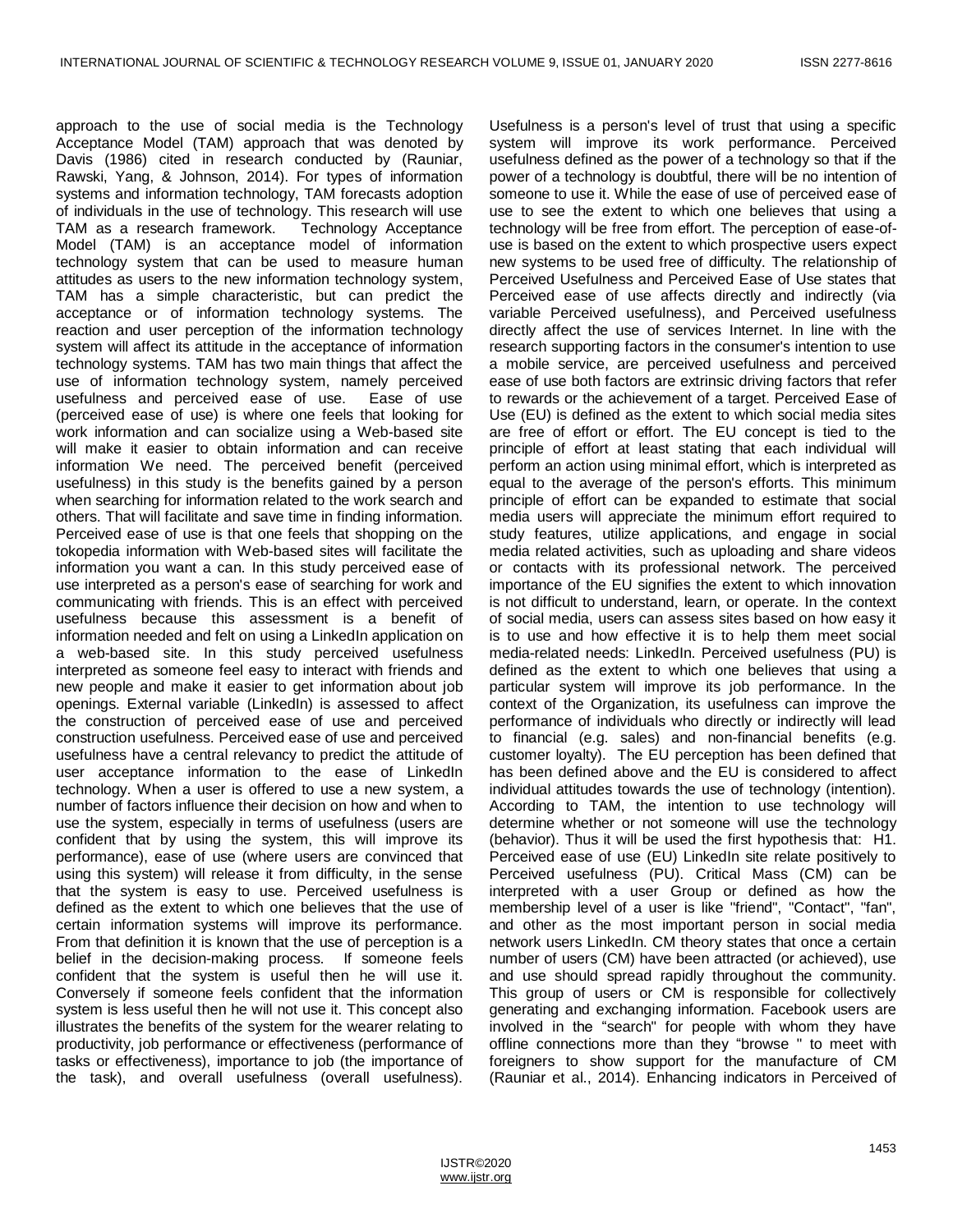Uselfullness (PU) which include allowing to interact again with friends, useful in finding job information, increasing effectiveness in staying in touch with colleagues and making it easier to connect with other parties and can communicate directly so that Critical Mass (CM)) to use Linkedin in continuously increasing. Its application is like the use of one of the web technologies namely Linkedin as an Electronic CR implementation to build relationships through better content management. In the last six years the term CM has begun to emerge to describe the steps that use technology in the form of social media in the planning, implementation and control of CM activities. Social CM combines two fields of terminology namely social media that shows the technology used in the social web for social interaction and CM which is a customeroriented concept. Understanding what customers value, especially when they are in the unique environment of a social platform, is an important first step towards building a CM social strategy. To successfully capitalize on the potential of social media, companies need to design experiences that provide tangible value in return for customers such as time, attention, support and data. Social Media itself is a means for consumers to share text, image, audio, and video information with each other as well as the company, and vice versa. Social media is often utilized as a promotional media company sales. Critical Mass is the basis for triggering actions that collectively or in other words follow the flow. Because the environment is intensely doing something that is influenced by technology. LinkedIn's use also demonstrates the importance of networking friends and family members. The use of social media involves sharing user information with social networks or the social community of generated users. The value proposition of social media in terms of usability perception should be tied to other users in the network and the information produced and shared among these members. Here defined Critical Mass of social media users as the membership level of the most important person in social media network users. Activities related to social media, for example, sharing images and news, providing updates, and others that define social media usage behavior. This behavior helps meet the needs of the user, which affects the attitudes established against the user's social media sites. Thus, will be used hypothesis 2 that:

H2. Critical mass (CM) LinkedIn users are positively connected with Perceived usefulness (PU).

Capability (CP) is defined as how this social media site provides a variety of tools and applications that can improve services to users when they share and exchange information. The increasing use of social media sites can also be attributed to the availability and effectiveness of tools and features to meet the needs of users to connect people and help them share information. Or in other words CP covers in terms of site features, apps, and social media tools to benefit the user's need for social media activities. Information on work-related social networking sites (such as user profiles on LinkedIn) looks more honest than on-paper resumes (Guillory & Hancock, 2012). Guillory and Hancock pointed out that openness seems on the Internet forcing people to be more accurate and open as well as his user profile. Work-related social networking profiles (such as LinkedIn) have a difference from their other social networking profiles, so testing is necessary. Media exchanges rich and diverse and availability of applications that allow a high level of interactivity in the social media sites also lent support to the theory of media richness. Those who frequently communicate or engage in important information exchanges tend to combine the use of various media to meet their communication needs. LinkedIn users can find work in four ways in the application, namely: 1) looking for jobs posted and advertised on the network, 2) contacting friends or family on the network for instructions or referrals, 3) finding and contacting recruiters looking for managerial levels, and 4 ) contacted by companies about potential employment opportunities (Garg & Telang, 2012). CP social media sites coupled with applications serve its users with a greater social presence so that it benefits its users. Thus, it needs to be investigated by using Hypothesis: H3. Capability (CP) dari LinkedIn positively connected with Perceived usefulness (PU).

Perceived Playfulness (PP) in the use of social media is defined as how far the activities related to social media are fun and enjoyable regardless of the anticipated performance consequences. Davis et al. (1989) cited by (Rauniar et al., 2014) found that while PU emerged as a major determinant of computer acceptance at work, pleasure, and fun had a significant effect outside PU. One of the biggest benefits of using social media is because of interactive social activities among users who use text, images, hyperlinks, and videos when communicating with each other. Such interactivity and features added with pleasure and enjoyment can further enhance the tangible benefits of social media sites. Therefore, it is proposed to examine the next hypothesis, namely:

H4. Perceived playfulness (PP) LinkedIn for the users has positive connection with Perceived Usefulness (PU).

TAM assumes that beliefs or attitudes about PU determine the technology IU that is used and leads to Actual Use (AU) as research conducted by (Rauniar et al., 2014). Other studies that have been conducted regarding the relationship of this variable are research conducted by Cornell (Cornell, Eining, & Hu, 2011). Furthermore, this research will also operationalize IU as an ongoing intention to carry out activities related to the use of social media sites: LinkedIn. Actual Use (AU) is defined as the frequency of use of social media used by users. While IU related to LinkedIn was done by (Moeser, Moryson, & Schwenk, 2013). The IU in this study is defined as an ongoing intention to carry out use activities related to social media: LinkedIn. IU social media is a representation of the user's cognitive readiness to actually use social media. Therefore, in the framework of this study it is proposed that the use of IU social media is determined by the perceived benefits of users of social media. As a general rule, the more favorable the attitude towards a behavior, the stronger the person's intention to perform the behavior. Continued intention to do the same thing leads to further involvement with social media sites, in a way that is consistent with intentions formed from past experience. This causality helps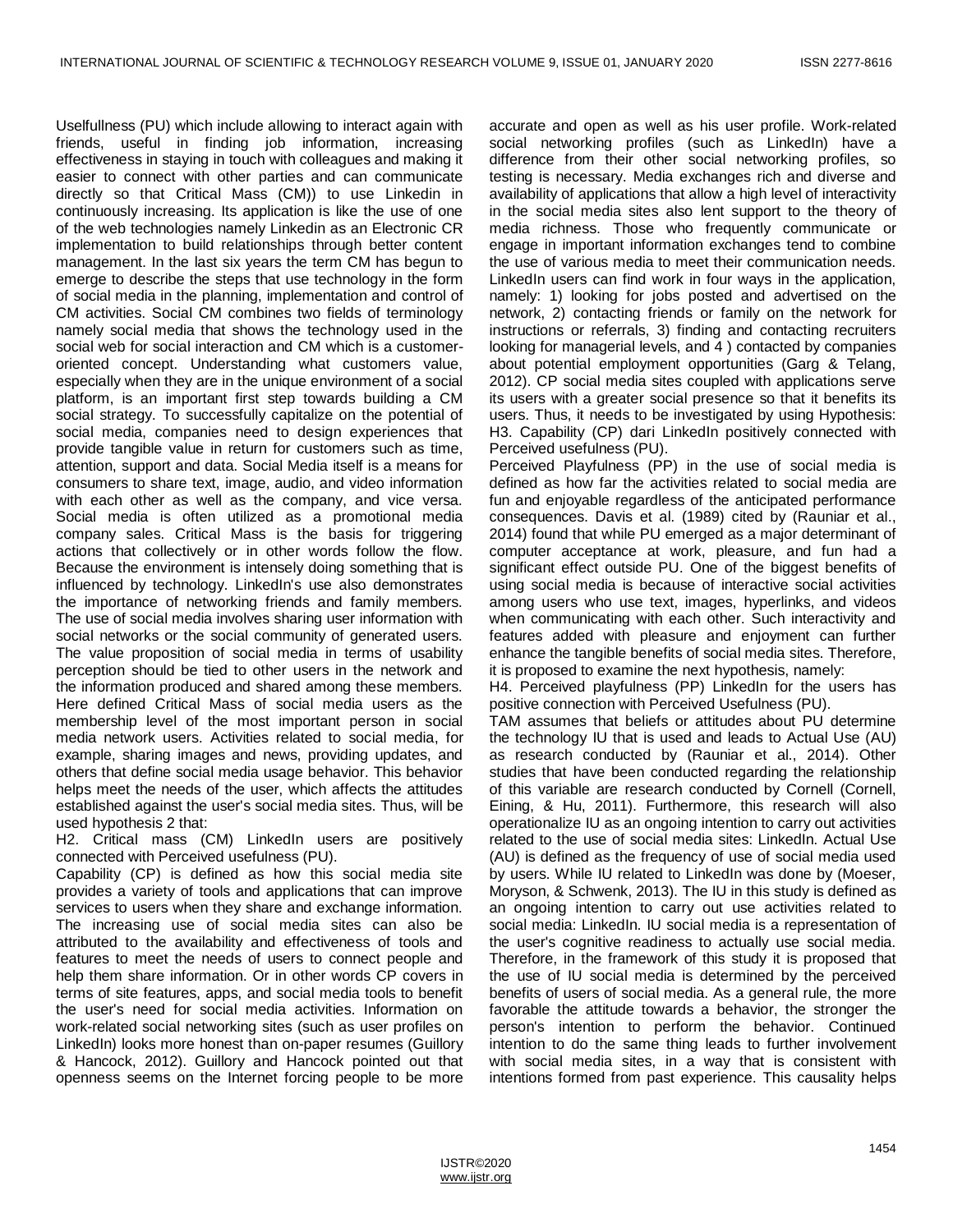explain the many uses of social media sites like LinkedIn and based on TAM two hypotheses can be developed below:

H5. Perceived usefulness (PU) LinkedIn has positive connection with Intention to Use LinkedIn site (IU).

H6. Intention to use (IU) LinkedIn site has positive connection with Actual use (AU) LinkedIn.

Trustworthiness (TW) has actually started since social media users, in this case LinkedIn creates a profile that usually includes things like names, ages, personal photos, locations, work history, education history, work experience, interests, skills and endorsements, in the "your profile" section on LinkedIn. In addition to text, images and videos created by members, this social networking site also contains a public list of people identified as Friends in the network. Previous studies have been carried out that carry TW or Trust as an important variable that has a relationship with the use of social media sites or online systems. In the use and dissemination of research information carried out in Lebanon in e-services (Fakhoury & Aubert, 2015) and also conducted by (Mozie, Mustapha, & Ghazali, 2012) who examined the relationship between TW and IU in the use of Internet Banking in Shah Alam, Selangor , Malaysia. Where the sensitivity of information in the banking world plays a very important role for users. Research conducted in Indonesia is carried out for ATMs (Fitriyani, Sfenrianto, Wang, & Susanto, 2017). As explained above that the TW on a site will affect the social media site IU, because when social media users create and share information, users must feel that their privacy is guaranteed and trust the social media site is closely related to their activities. For this reason, IU's social media will be influenced by the extent to which users find the social media site to be trusted. This matter will be investigated more by using Hypothesis:

H7. Trustworthiness (TW) LinkedIn has positive connection Intention to use (IU) LinkedIn site.

*Figure 1: Variables and hypotheses used in this study, can be simplified as in the sketch below*



## **3 RESEARCH METHOD**

#### **3.1. Research Approach**

This research uses quantitative research methods with descriptive associative statistical techniques to discuss and analyze the collecting data. Descriptive research is defined as research by describing or showing data that has been collected to find out the value of an independent variable, either one or more variables (independent) without any comparison, or connecting with other variables. Meanwhile, associative research is research conducted to determine the effect and or relationship between two or more variables.

#### **3.2. Research Purpose**

In this research to answer a research question how to accept the use of social media: LinkedIn in Indonesian Society. This is in view of the condition that there is still a scarcity of research on the use of social media: LinkedIn, which is already a favorite as a media e-recruitment tool in previous studies. LinkedIn is also used by users, as a tool to enhance the network of professionalism that follows the rapid development of information technology. Acceptance of the use of LinkedIn applications will also provide an overview of the use of LinkedIn applications in Indonesian society, given the small percentage of their use compared to the use of other social media, such as Facebook, Twitter, Instagram, and others.

#### **3.3. Research Strategic**

The distinguishing factor in the research that will be carried out compared to previous research is that this research will measure the use of social media: LinkedIn which has not been done much in Indonesia, which actually can provide a large enough contribution to its users in developing their professional networks.

#### **3.4. Research Time**

In this study, one-short or cross-sectional data was collected to answer the research questions mentioned above. Data is scheduled to be disseminated and collected online for about 1 week to get the required number of samples. However, a piloting test questionnaire will be conducted, as a sample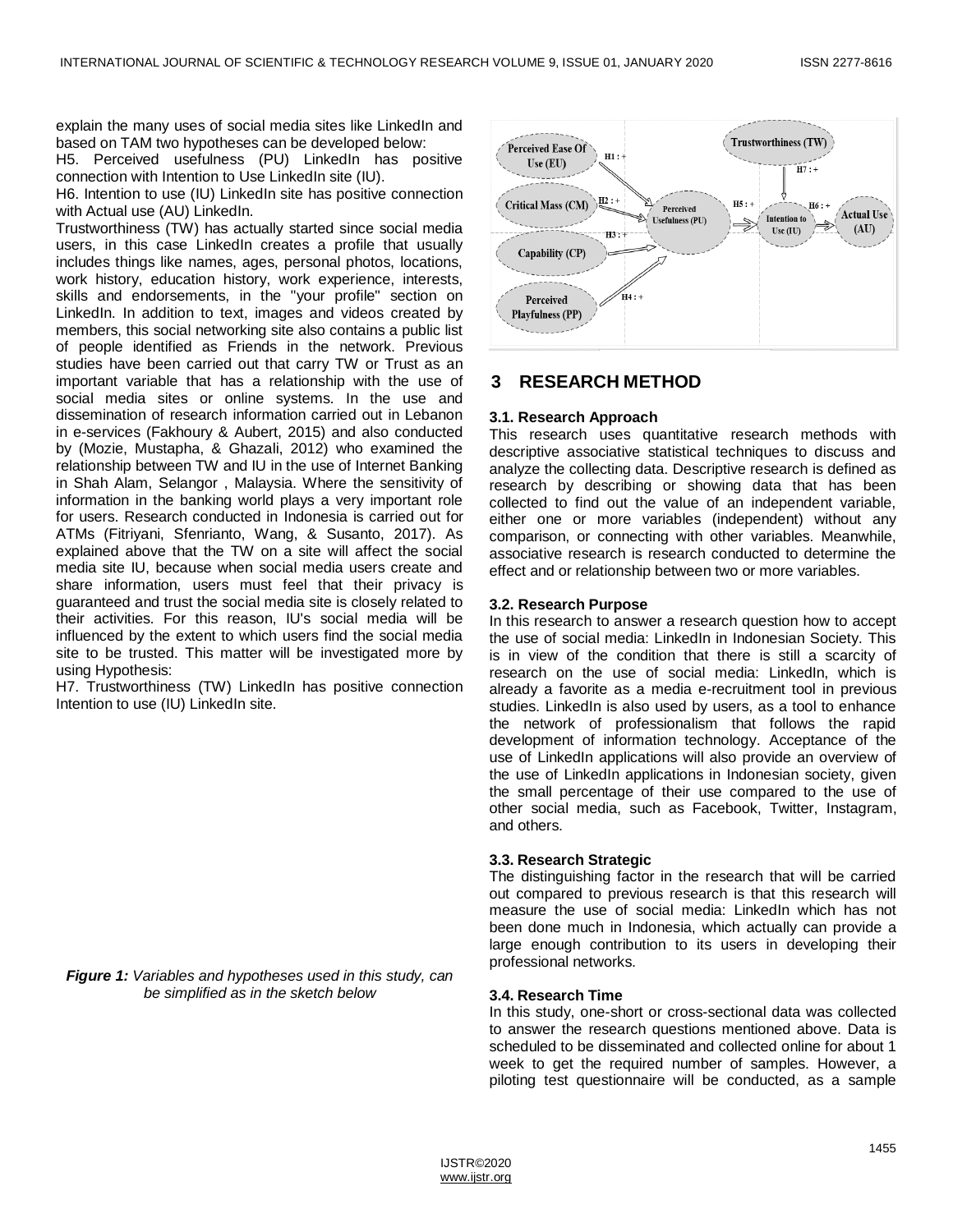before the questionnaire is distributed to the primary data collection tool in this study.

#### **3.5. Measurement**

In this study the measurement scale in the questionnaire used 5 (five) points Likert scale, which is used to measure the attitudes, opinions and perceptions of a person or group of people about social phenomena. This social phenomenon has been specifically determined in this study, hereinafter referred to as the research variables as described above.

#### **3.6. Data Collecting Method**

In this study, there are two sources of data used, namely primary data and secondary data that can support the existence of this research. Primary data is the source of data obtained directly from the original source without going through intermediary media. Primary data specifically will be collected to answer the questions in this study. The primary data in this study are respondents' opinions according to their experience as LinkedIn users. Secondary data is the source of data obtained indirectly through intermediary media (obtained and recorded by other parties). Secondary data in this study are some previous studies from several journals, survey results from published agency bodies, and published books. Data collection methods that will be used in this study, namely by distributing questionnaires online, study literature from various official sources, and also use sources from books, journals and other sources from the internet related to this research. The questionnaire is a data collection technique that is done by giving a set of questions or written statements to the respondent.

#### **3.7. Sampling Technique**

Population and Sample Population is a generalization area that consists of all objects / subjects that have certain qualities and characteristics that are determined in a study to be studied and then drawn conclusions. While the sample is part of the number and characteristics possessed by the population. The population in this study are all LinkedIn users in Indonesia. The number of LinkedIn users in Indonesia is quite large and does not allow this research to study everything in the population, so sampling is needed. Sampling technique is a sampling technique to determine the sample that will be used in research. This research will use a sampling technique called non-probability purposive sampling. Purposive Sampling is a sampling technique with certain considerations based on certain characteristics that are considered to have a close connection with the characteristics of a population that has been previously known. It can be said that the sample determined must be adjusted to certain criteria applied based on the research objectives. Criteria for respondents are LinkedIn users in Indonesia who will fill out questionnaires on line. Target sample, ie users or LinkedIn users in Indonesia do not have a sample frame, so it is more accurately described as taking a non-probability sample. In non-probability sampling elements of the population do not have a known or predetermined chance to be chosen as the subject. Furthermore, the sample size used in a study must be greater than 10 times the number of indicators, which in this study the number of indicators used is 29 items, so that the minimum sample used in this study is a minimum of 290 samples. This is consistent with what was said by (Sekaran, 2006) who cites Roscoe (1975) regarding the rules of thumb in determining sample sizes, especially for multivariate research.

#### **3.8. Analysis Method**

This study deals with the use of LinkedIn sites with 335 respondents collected samples. The collected data is processed by using SmartPLS ver 2.0. Data analysis in this research is descriptive statistical analysis, and inferential analysis with PLS or Partial Least Square approach. This analysis is a Multivariate SEM analysis that aims to estimate the number of effects between the research variables and their indicators and the effects of the variables simultaneously. The relationship between research variables and a number of indicators is called the measurement model. While the effect of a series of research variables is called the structural model. This analysis is also known as SEM based variance because the purpose of the PLS analysis is to maximize the estimation of endogenous variance variables by exogenous variables. There are 2 (two) evaluations in the PLS model, namely the measurement model evaluation and the structural model evaluation. Evaluation of measurement models seen convergent validity and discriminant validity. Convergent validity describes how well a number of items reflect variable measurements. The size of convergent validity is seen from the loading factor (LF), and AVE or average variance extracted and composite reliability. A variable is declared to have a good convergent validity if LF is greater than 0.50, AVE is greater than 0.50 and composite reliability is more than 0.70. A variable is called having good discriminant validity if the AVE value is greater than the correlation between variables. Evaluation of structural models illustrates the influence between research variables where if the t value of statistics is more than 1.96 ( $α = 5\%$ ) it means that there is a significant influence. In addition, R Square is also used to describe how much endogenous variable variance is explained by exogenous variables. The goodness of the model in the PLS or goodness of fit index is seen from the root of the multiplication results between the average R Square and the average Communality. If the GoF index value is more than 0.36, it has a high model compatibility.

# **4 DATA ANALYSIS AND DISCUSSION**

#### **4.1. Demographics of Respondents**

From the data collected as many as 335 respondents, demographic data can be grouped into the following:

*Table 2. Demographics of Respondents*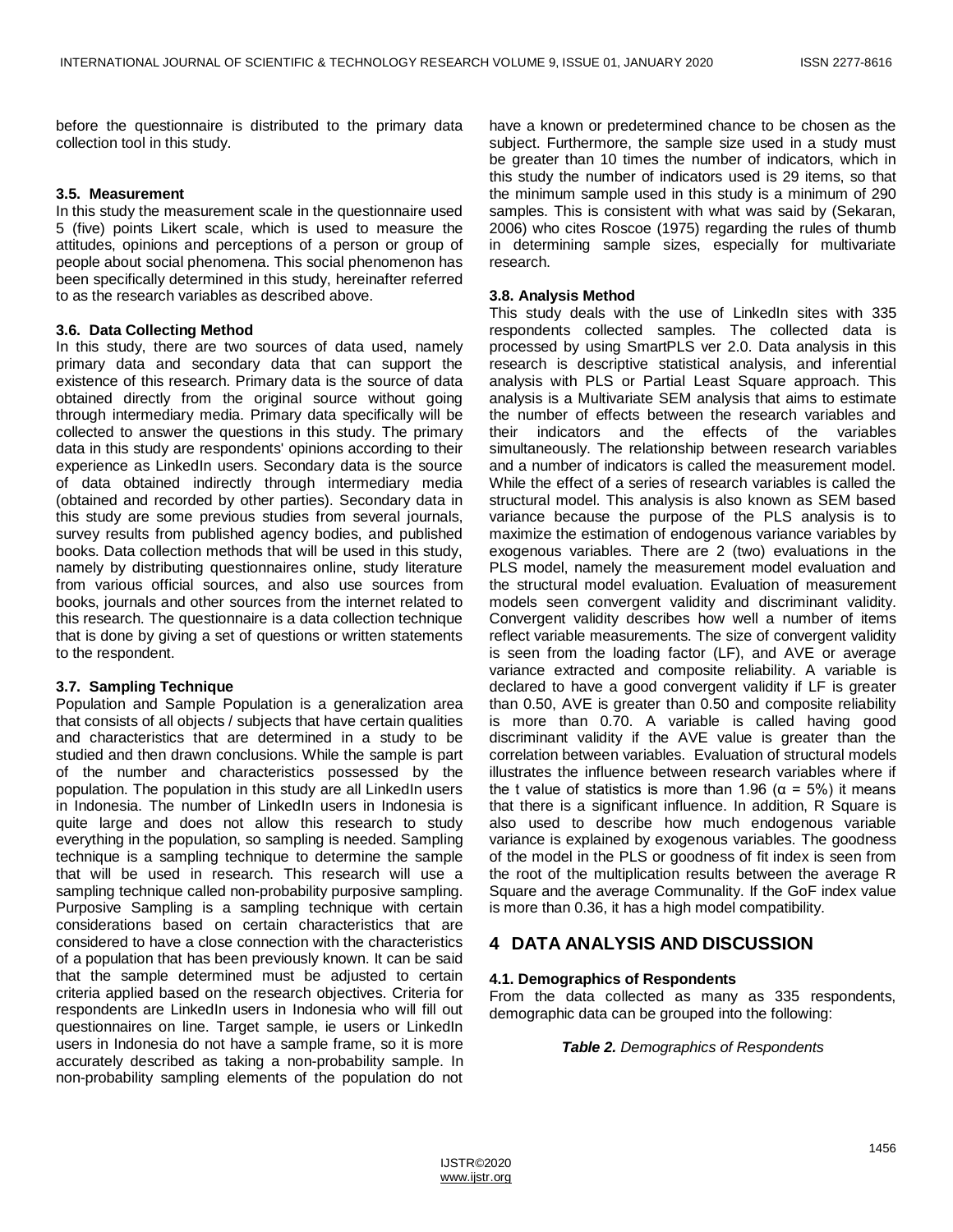| Gender<br>Man<br>Female<br><b>Not Answer</b><br><b>Married Status</b><br>Married<br><b>Not Married</b><br>Not Answer<br>Year of Birth<br>$1961 - 1980$<br>$1981 - 1995$<br>$1995 - 2010$                                                                             | 57.3%<br>40.6%<br>2.1%<br>78.2%<br>19.7%<br>2.1%<br>20.9%<br>64.8%<br>14.3%          |
|----------------------------------------------------------------------------------------------------------------------------------------------------------------------------------------------------------------------------------------------------------------------|--------------------------------------------------------------------------------------|
| Number of Friends in LinkedIn<br>$0 - 100$<br>$101 - 200$                                                                                                                                                                                                            | 14.3%<br>17.0%                                                                       |
| $201 - 300$<br>$301 - 400$<br>>400<br>Number of Group in LinkedIn<br>$0 - 5$<br>$6 - 10$<br>$11 - 14$<br>$15 - 20$<br>>20                                                                                                                                            | 33.1%<br>25.1 %<br>10.5%<br>28.7%<br>31.9%<br>32.8%<br>6.0%<br>0.6%                  |
| Emplyoment<br>Full time<br>Part time / Not emplyoed<br>Position in current job<br>Staff<br>Supervisor<br>Manager/Senior Manager<br>Above Senior Manager<br>Length of services in current position<br>$0 - 3$ years<br>$>3 - 5$ years<br>$>5 - 10$ years<br>>10 years | 91.6%<br>8.4%<br>67.2%<br>10.7%<br>15.2 %<br>6.9%<br>44.2%<br>38.2%<br>14.6%<br>3.0% |

From the data collected it is illustrated that male sex (57.3%) is more than female respondents (40.6%) and is significantly more related to marriage (78.2%) compared to unmarried (19.7%). This suggests that the application of LinkedIn in Indonesia as a professional social media is more widely used by men who are more struggling in the world of work or tread their careers in their professional world. This also applies to the phenomenon in LinkedIn users, most of whom have begun to tread their establishment for a family. The age of respondents is dominated by Generation Y ie those born between 1981-1995 (64.8%) compared to Generation X (20.9%) and Generation Z (14.3%). Generation Y is known as millennial or millennial generation. The phrase generation Y began to be used in editorials of major US newspapers in August 1993. This generation uses many instant communication technologies such as email, SMS, instant messaging and social media such as Facebook and Twitter, in other words the Y generation is the generation that grew up in the booming internet era.. The characteristics of generation Y are: the characteristics of each individual are different,

depending on where he was raised, the economic strata, and social strata of his family, the pattern of communication is very open compared to previous generations of generation, social media users are fanatical and their lives are greatly affected by technological developments (Putra, 2016). In this study also revealed that LinkedIn users are dominated by this generation or millennials who are also in line with data on internet users in Indonesia (APJII, 2017). The current working position is generally staffed with 225 respondents (67.2%), supervisors with 36 respondents (10.7%), managers 38 respondents (11.3%), senior managers with 13 respondents (3.9%), above managers there are 23 respondents (6.9%). The length of work in the current job is dominated by those who work between 1-3 years there are 117 respondents (34.9%), between 3-5 years there are 128 respondents (38.2%) the rest are less than 1 year there are 31 respondents (9.3%) and more of 5 years there were 59 respondents (17.6%). The main work reaching 307 respondents (91.6%) was full time while the rest did not work / work part time. From the composition above it can be illustrated that LinkedIn users, most are still at the staff level. This is likely because the respondents are mostly millennial who are still beginners to work. It can also be seen from the length of time they have worked for less than 5 years. The questions in the questionnaire in this study that ask how long in the current job and the finding that the respondents are millennials who are easily moved to work also allows for further investigation for research in Indonesia, whether this phenomenon also applies. The highest number of groups owned by LinkedIn users is between 11-14 groups with 110 respondents (32.8%), 6-10 groups with 107 people (31.9%), 0-5 groups with 96 people (28.7%) and the rest more than 15 groups. The number of friends in the LinkedIn group varied from less than 200 people to 105 people (31.3%), from 201 to 300 people there were 111 respondents (33.1%), between 301-400 people there were 84 respondents (25.1%) and the remaining 10.5% more than 400 people. From the above data it can be illustrated that LinkedIn users have an extensive professional network, where most users or 68.7% have more than 201 friends and 71.3% have 6 or more groups in their LinkedIn application. This can be compared with the results of facebook research which 59% more than 300 friends and 47% have 0-5 groups on facebook (Rauniar et al., 2014).

#### **4.2. The Respond Description on Reseach Variables**

In the table below shows that that overall respondents gave a positive response to each research variables, except the Actual Use which had a mean of 2.736 and a standard deviation of 1.088. The highest Mean is in the variable Intention to Use which is 4,128 and a standard deviation of 0.687. The correlation between research variables indicates that there is a significant correlation between the research variable at alpha 5%.

*Table 3. The Respond Description on Reseach Variables*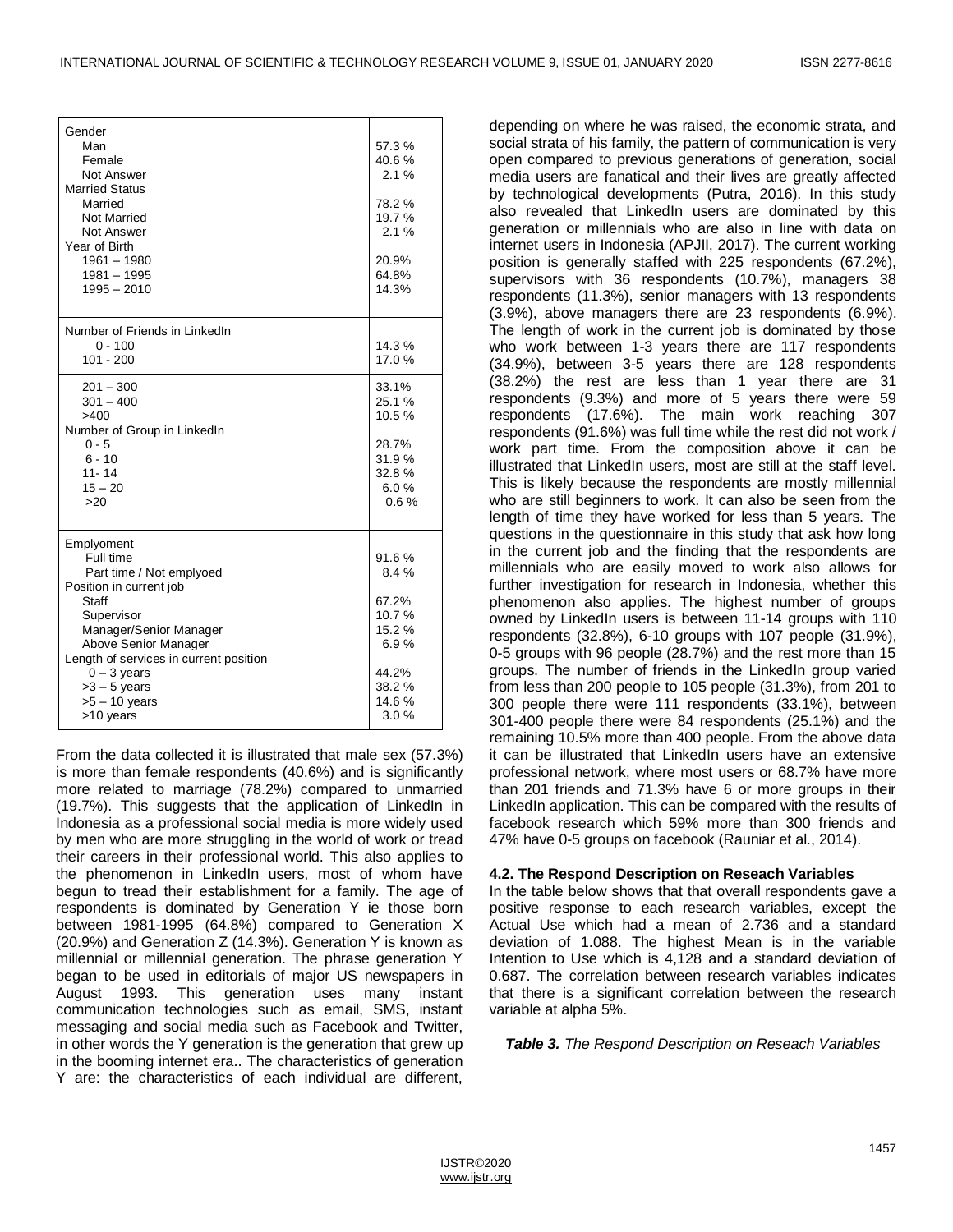| Variable                 | Mean  | Stand<br>ard<br>Devia<br>si | Korelasi      |                 |                      |                            |                                 |                                  |                                 |                         |
|--------------------------|-------|-----------------------------|---------------|-----------------|----------------------|----------------------------|---------------------------------|----------------------------------|---------------------------------|-------------------------|
|                          |       |                             | Actual<br>use | Capabil<br>ity  | Critic<br>a1<br>mass | Intenti<br>to<br>on<br>use | Percei<br>ved<br>ease of<br>use | Percei<br>ved<br>playful<br>ness | Percei<br>ved<br>useful<br>ness | Trustw<br>orthine<br>SS |
| Actual use               | 2.736 | 1.088                       | 1             |                 |                      |                            |                                 |                                  |                                 |                         |
| Capability               | 3.980 | 0.757                       | 0.319<br>$**$ | $\mathbf{1}$    |                      |                            |                                 |                                  |                                 |                         |
| Critical<br>mass         | 4.017 | 0.791                       | 0.330<br>**   | $0.574*$<br>sk. | 1                    |                            |                                 |                                  |                                 |                         |
| Intention to<br>use      | 4.128 | 0.687                       | 0.306<br>**   | 0.547*<br>sk.   | 0.527<br>**          | 1                          |                                 |                                  |                                 |                         |
| Perceived<br>ease of use | 4.061 | 0.711                       | 0.360<br>**   | $0.658*$<br>宋   | 0.585<br>**          | $0.508*$<br>s.             | 1                               |                                  |                                 |                         |
| Perceived<br>playfulness | 3.716 | 0.796                       | 0.285<br>**   | $0.475*$<br>法   | 0.351<br>**          | 0.287*<br>*                | $0.423*$<br>客                   | $\mathbf{1}$                     |                                 |                         |
| Perceived<br>usefulness  | 4.029 | 0.784                       | 0.321<br>**   | $0.686*$<br>*   | 0.631<br>**          | $0.616*$<br>*              | $0.721*$<br>*                   | $0.434*$<br>*                    | 1                               |                         |
| Trustworthi<br>ness      | 4.075 | 0.682                       | 0.322<br>**   | $0.681*$<br>泳   | 0.584<br>**          | $0.624*$<br>*              | $0.612*$<br>sk.                 | $0.403*$<br>*                    | $0.670*$<br>sk.                 | 1                       |

The details description of each variable involved in this research explain as below, which the details of statistical results attached on 7.6.

The variable of Perceived Ease of Use (EU) overall get average indicators in between 3.9582 to 4.2030 showed that LinkedIn users have a positive response over the ease of using this application. Among these indicators "EU2 I find it easy to get LinkedIn do what I want to do" has the lowest average (3.9582) while the indicators EU1 "LinkedIn is flexible to interact with" had the highest average. LinkedIn users perceive that this application is flexible to interact however the user needs to make what they want contained in the LinkedIn application is still relatively low. Overall the average Perceived Usefulness (PU) indicator is in the range of 3.8955 to 4.1433 which shows that LinkedIn users have a positive response to the usefulness of this application. Among these indicators "PU5 Using LinkedIn makes it easier to stay informed with my friends and family" has the lowest average (3.8955) whereas the "Using LinkedIn enables me to get re-connected with people that matter to me" had the highest average. LinkedIn users perceive that this application is very useful because they can interact again with their important friends however the user needs to make what they want to stay well informed in the LinkedIn application is still low. Critical Mass (CM) describes a number of friends or people who usually work in the same profession found in the Linkedin network. Overall Linkedin users state that through this application, which is very popular in Indonesia, they can join a number of friends and people from their work. The mean indicator in this variable is quite high in the range of 3.9851 to 4.0776. The variable Capability (CP) illustrates the capabilities of LinkedIn application provides instructions/features/user needs. Overall the average variable is gaining a positive response from LinkedIn users in the range of 3.8925 and 4.0418 indicating that the LinkedIn application has the user's instructions/features/needs according to the user's expectation. Among the indicators that measure Capability (CP) variable, indicator of "CP3 Applications and capabilities of LinkedIn meet my professional networking needs" has the

highest average of 4.0418 which indicates this has fulfilled the needs of LinkedIn users. The Perceived Playfulness variable describes how fun or enjoyable it is to use the LinkedIn application. Overall, this variable average received positive responses from LinkedIn users in the range of 3,5194 and 3,8388, which shows that the level of this fun or exciting application is still considered to be needing improvement. Among these indicators "For a professional networking web site, LinkedIn features and applications are: Thrilling" has the lowest mean of 3,5194. The Trustworthiness (TW) variable describes the perception of the user's trust in the LinkedIn location in which the overall average of each indicator according to the user is in the range of 3.9881 to 4.2687. Users of this application believe in using this application, and this application provides a sense of security, especially in posting. The Intention to Use (IU) variable describes the user's desirable or intention to use the LinkedIn application. Overall the mean of this variable is above 4.00 which shows their desire / intention to use this application to communicate with friends / networks / professional colleagues / important people. They perceive that this application, they continue to use to improve the professional networking. The Actual to Use (AU) variable describes the actual visit and usage of the LinkedIn application. The mean of this indicator is quite low, in the range of 2.0507 and 3.4209, and the frequency of visiting LinkedIn is 3.4209 or is in the range of 'occasionally' and ‗often'. While the use of LinkedIn in a week with an average of 2.0507 or in the range of 2 hours - 6 hours that the actual visit or use of this application is still low at the user level. Although they claim to visit LinkedIn, the actual usage in one use is still in the low range.

#### **4.3 Validity, Reliability, Hypothesis, and Result Discussion**

Evaluation of the measurement model consists of evaluating convergent validity and discriminant validity, where the statistical test results attached on 7.3. Convergent validity describes several question items or indicators measuring the same variable. This evaluation consists of loading factor (LF), AVE and Composite Reliability. Overall, the loading factor (LF) of each question item is above 0.50 showing good and significant level of validity (t statistic more than 1.96) quantify the research variables. Each question item can describe the quantify research variable. The other measurement of convergent validity are AVE and Composite Reliability (CR) which depict the reliability of the measurement model. AVE is an average variance extracted or how large a variable can store the content of variances that exist in the item question. This minimum expected value is 0.50 or minimum 50% states on average the diversity of indicator data that can be explained by research variables (Hair, Ringle, & Sarstedt, 2011). The calculation results on the table 7.3. attached shows that all research variables have AVE above 0.50, so that they meet the requirements of good convergent validity. Composite Reliability (CR) measurement results, where this measure illustrates internal consistency Cronbach's Alpha, minimum recommended CR value is 0.70. Nevertheless, in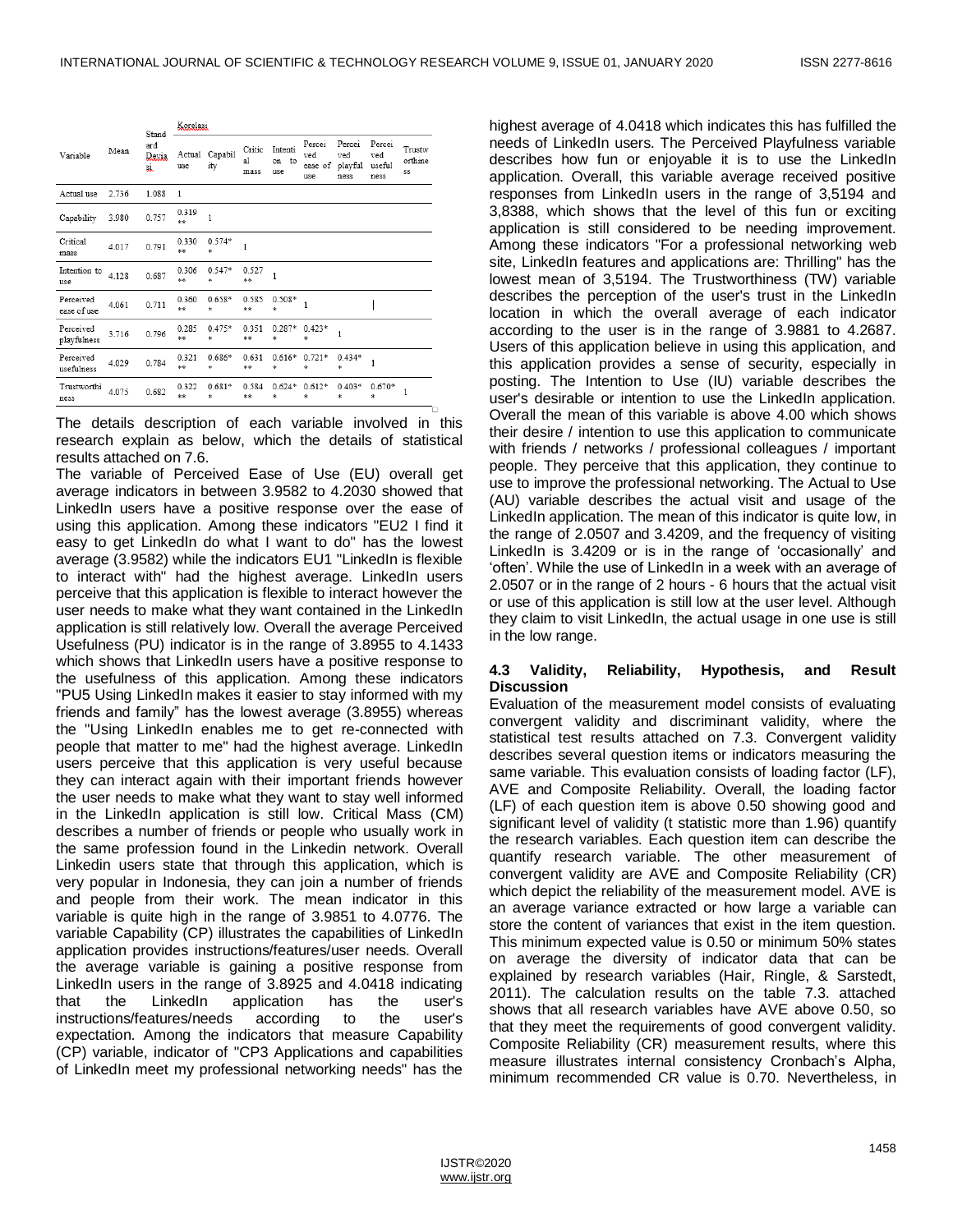exploratory studies (Hair et al., 2011) CR values of 0.60 to 0.70 can still be considered for acceptance. The results show the value of processing CR of each variable above 0.70 indicates that the reliability of the measurement model is very high. Based on the results of the loading factor (LF), AVE and CR as tools to evaluate measurement of model of convergent validity are acceptable. Evaluation of the research model is an evaluation of R square which the result details shows on attachment 7.4. Simultaneously Perceived Usefulness (PU) is influenced by Perceived ease of Use (EU), Critical Mass (CM), Capability (CP) and Perceived Playfulness (PP). The data processing results show the R square value is 0.6339 which means 63.39% variance Perceived usefulness (PU) can be explained by the four variables Perceived ease of use (EU), Critical mass (CM), Capability (CP) and Perceived playfulness (PP) ). Among the four variables, the path coefficient of perceived ease of use (0.379) is the highest compared to other variables. This means that respondents' perceptions of the usefulness of LinkedIn site / Perceived usefulness (PU) are more influenced by Perceived ease of use (EU). The R square for the Intention to Use (IU) variable is 0.4606, which means that 46.06% of the variance of the Intention to Use variable can be explained by the Perceived Usefulness (PU) and Trustworthiness (TW) variables. The trustworthiness variable has a higher influence (0.384) on Intention to Use (IU) than Perceived Usefulness (PU). The greater confidence level of LinkedIn users site to the LinkedIn site/location, it will increase the intention to use it (intention to use). The R square for the Actual to Use (AU) variable is 0.0933, which means 9.33% of the variation of this variable can be explained by Intention to Use, while the rest is explained by variables that cannot be explained in this research. These findings encourage further research into other variables that affect the AU. A research model can be measured as a whole the level of eligibility through the Goodness of Fit (GoF) measure (SmartPLS, 2015). The size of the GoF index as a measure of the feasibility of the model in PLS is the root multiplication between the average R square and the average communality. The average R square is 0.396 and the mean of communality is 0.6512 so the calculated GoF Index is 0.5078 (strong / high GoF) which means that the research model built in this study is very strong / high which can be explained by empirical data. Furthermore, for evaluating the structural model that is testing the research hypothesis, the criteria used if the t statistic is greater than 1.96 then there is a significant effect. The diagram below shows a diagram of the summary of data processing results which the details can be found in attachment 7.5.

*Figure 2: diagram of the summary of data processing*



## (\*\*) significant at alpha 5%

The results of hypothesis testing showed that the first hypothesis H1, Perceived ease of Use (EU), the LinkedIn site corresponds positively with Perceived Usefulness (PU) proven by empirical significance where the line coefficient is (0380) and t Statistics  $(6,960 > 1.96)$ , then the hypothesis is accepted. The perception of respondents that ease in using the LinkedIn site will provide a positive influence in using of the LinkedIn site. LinkedIn users have the perception that this is useful to them especially they can reconnect with important people or be able to connect with other groups/people as well as this is useful for personal life. Since LinkedIn is a professional group networking tool, the usefulness of this application gives them the flexibility to interact, clear, easy to understand when they use it. In the second hypothesis, H2 Critical Mass (CM) of LinkedIn users is positively related to Perceived Usefulness (PU) proven by empirical significant with path coefficient (0.229) and t statistic (4,445> 1.96), then the hypothesis is accepted. Apart from the Perceived ease of use factor, this application's Perspective of Usefulness (PU) is also influenced by the Critical Mass factor. The critical mass shows the presence of friends and professional partners in using this application and also this LinkedIn is popular in Indonesia. Usability functions are felt by respondents because they are in one community with peers to enable the exchange of information or add knowledge related to work. This application is also popular among friends/colleagues in Indonesia, so it encourages them to join this network. The third hypothesis is H3 Capability (CP) of LinkedIn. This is positively related to Perceived Usefulness (PU) proven empirical significant with path coefficient (0.274) and t statistic (5.084), then the hypothesis is accepted. Another factor that affects the usefulness of LinkedIn applications is also because the capability of LinkedIn applications is that the instructions contained in LinkedIn are clear for posting, meeting the needs of use even though the ability of LinkedIn applications for easy downloading of images and videos still needs to be improved. The perceived usefulness such as connecting with other colleagues to stay informed is also driven by the ease of LinkedIn in providing features for exchanging information, the ease of uploading or downloading information. The fourth hypothesis is H4. LinkedIn Perceived Playfulness (PP) users is not positively related to Perceived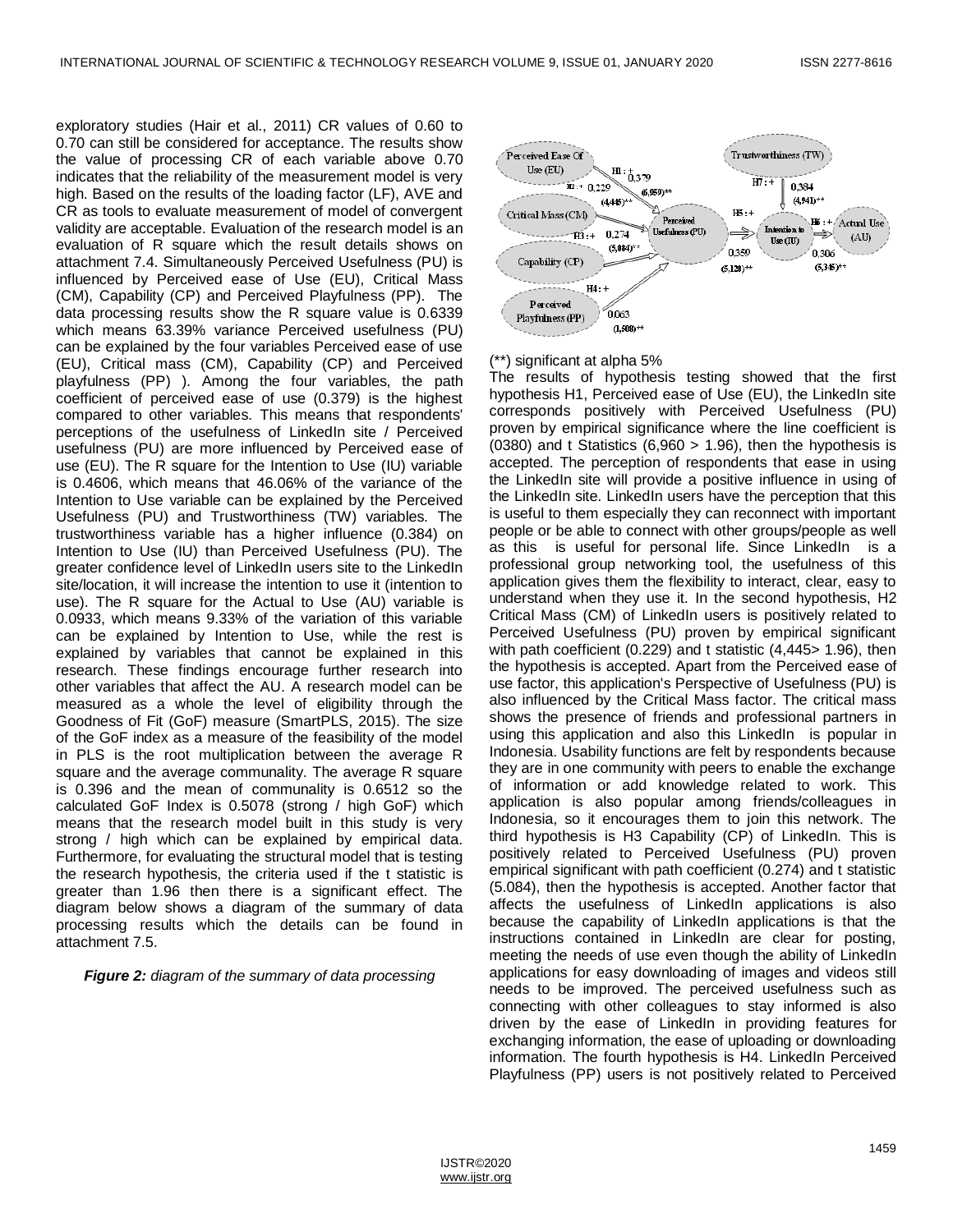Usefulness (PU) proven empirical insignificant with the path coefficient (0063) and T statistical  $(1,508 < 1.96)$ , then the hypothesis was rejected. The perception usefulness of this application according to the user is not related to the fun or pleasures in using this application. LinkedIn site is fun, exciting, and thrilling has nothing to do with the usefulness of this application. This is different from research on social media: Facebook (Rauniar et al., 2014) which found a positive relationship between PP and PU reminds us that Facebooks generate hedonic experiences for users is important in forming positive attitudes and intentions to use the site. A pleasant experience for users will attract user visits in the future. LinkedIn users generally have formal relationships and are intended for professional networks or specific groups of people who pursue a particular profession. The information exchange between these network groups is preferred in professional network information exchange. Therefore, these network users perceive that this application has an encouraging characteristic of exciting, these is not the main reason they join to this application, in contrast to other application networking groups such as Facebook, Twitter or Instagram. The fifth hypothesis is H5 LinkedIn's Perceived Usefulness (PU). This is positively related to Intention to Use (IU) LinkedIn site, proven by empirical significant with path coefficient (0.359) and t statistic (5.128), then the hypothesis is accepted. Intention to use or the intent or intention to use of this application according to the user is continuing to communicate with others, especially professional networks. The value of this network that they feel its benefits because of the exchange of information in their profession they do, to keep communicating then they feel the usefulness of this application. The sixth hypothesis is H6 The Intention to Use (IU) LinkedIn site. This is positively related to Actual Use (AU) LinkedIn proven by empirical significant with the path coefficient (0.33) and  $p < 0.01$ , then the hypothesis was accepted. LinkedIn site Intention to use (IU) is significantly positively related to LinkedIn's Actual Use (AU), even though the direct effect is only 9.33%. LinkedIn users have a positive intention to use this application primarily to communicate with others, to connect with other important people and as a professional network. In relation to the description of visiting this application, they perceive that is 42.1% 'often', 39.1% ‗occasionally' and 11.3% ‗rarely' however the larges of the frequency of using the application (70%) is between 0-4 hours weekly. This low frequency in visiting means that need further research to find the measurement variable Actual Use of the application other than frequency of visit of this application weekly. The seventh hypothesis of H7 Trustworthiness (TW) LinkedIn is positively related to the LinkedIn site Intention to use (IU) empirically proven to be significant with path coefficient (0.384) and t statistics (4.941), so that the hypothesis is accepted. Trust using this application because users feel safe in positing or providing information to the colleagues on the same network. The trust of colleagues who are members of the network is quite high with the average (4.2687), this is what drives users to continue using this application in communicating with other colleagues. Other research on TW conducted in Lebanon on the use of egovernment found a similar trend: trustworthiness and active citizenship had a positive impact on behavioral intentions to use e-government services (Fakhoury & Aubert, 2015). The information provided or shared in the use of e-government is largely similar to LinkedIn social media, which is the information of individual users that is very important and sensitive. Other research on information sensitivity is conducted in Malaysia in the use of Internet banking, which is found that Perceived trustworthiness significant correlate to intention behavior (Mozie et al., 2012). This finding means that for Internet banking users to be offered services, they need the assurance of Internet banking practitioners in regards to the protection of their personal information. The empirical findings of the use of LinkedIn as a confirmation to LinkedIn providers that the growing trust in using the application will continue to encourage users to use this application to connect with their professional colleagues. The intention or intention to use this application is continuously driven by trust in this application to maintain the information shared in the application. From the theoretical side of TAM, trustworthiness is a variable that is constantly considered to be tested for its existence to revise the theory.

## **5 CONCLUSION AND IMPLICATIONS**

Based on the results of this research concluded that LinkedIn's social Media acceptability in Indonesia has a positive response towards its users. This is proven empirically from the test results, where there is a significant relationship for EU (ease of Use), CM (Critical Mass), CP (capability) and TW (Trustworthiness) towards continuity of use of the LinkedIn application. This LinkedIn can continue to be used as a platform to improve the professional network for its users. For example, to improve her professional knowledge, find a job or get a suitable candidate based on posts from users. Trustworthiness, where users can post work history and CVs on the LinkedIn application also consider users to be trusted. It also found that Indonesian people were open to disclose their education and work history to the public, without fear of being abused by third parties. Whereas PP (Perceived Playfulness) showed no significance for using LinkedIn. It is understandable that Social Media: LinkedIn is a professional network, which is indeed used for professional purposes, so it is not significant for respondents to say that LinkedIn is a fun application or platform. Unlike the case with Social Media: Facebook or Instagram where users may share and upload text or images that are considered pleasant for their social networks. Limitations in this research, the AU (Actual Use) for LinkedIn user needs to be further evaluated for measurement variables which in this research only use IU (Intention to Use), which as a measurement is asked for the frequency and how long to use LinkedIn in a loyal week. So the AU is most likely to be influenced by other variables besides the IU that have been found only by 9%.

# **6 REFERENCE**